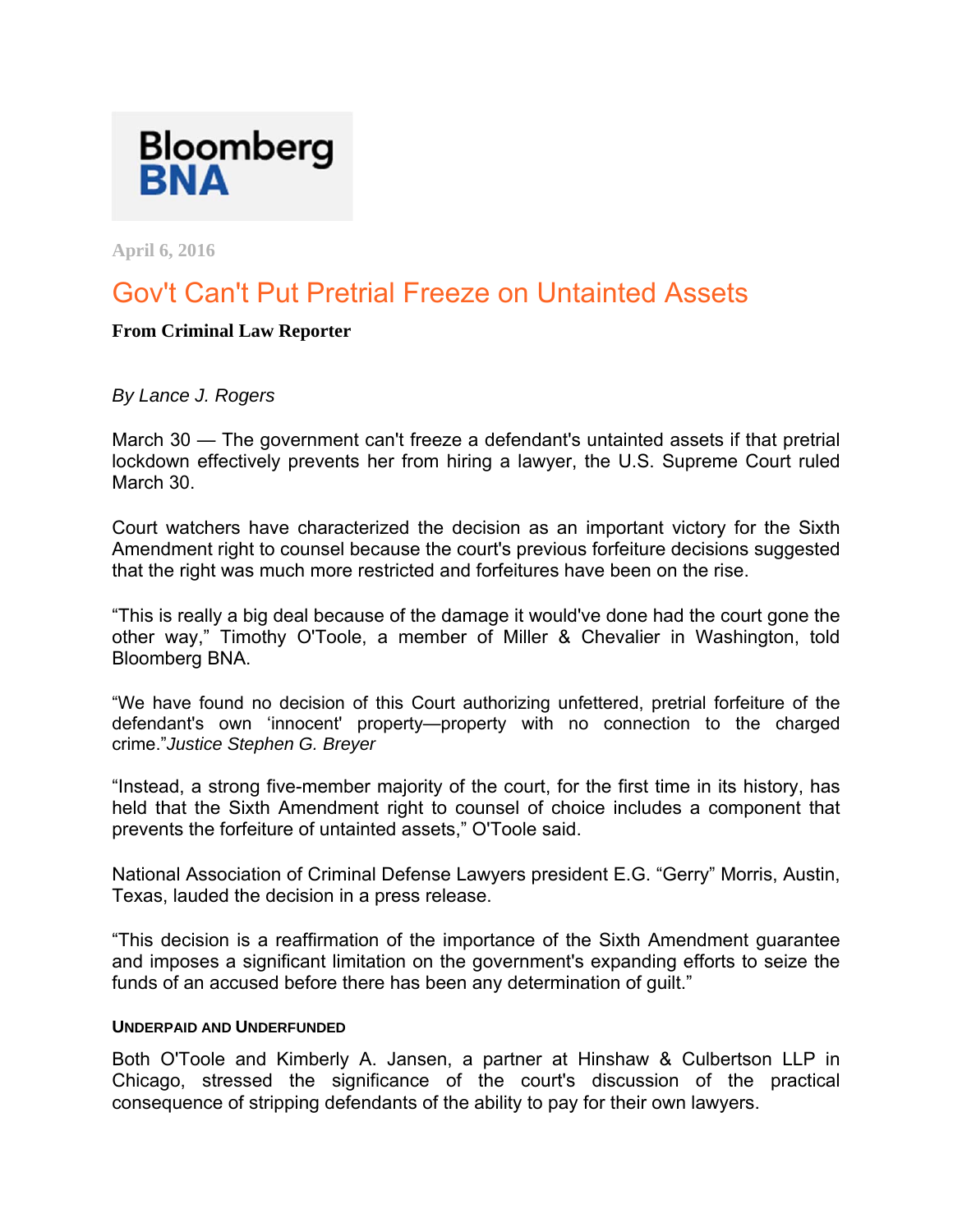The court said it isn't any answer to dump these defendants on public defenders and publicly paid lawyers who are already underpaid and overworked.

"I imagine this language will see some play in the class action suit the ACLU has brought attacking what it calls the chronic underfunding of Louisiana's public defender system, and perhaps even signals some sympathy for the ACLU's position in that case," Jansen told Bloomberg BNA.

"The court took a policy-oriented approach that balances competing interests and sides with the presumptively innocent defendant and her untainted funds," Kent Scheidegger, legal director and general counsel for the Criminal Justice Legal Foundation, Sacramento, Calif., told Bloomberg BNA.

#### **'INNOCENT' MONEY**

Federal prosecutors had argued that a defendant's right to pick a private lawyer must give way to the government's strong interest in making sure that some money will later be available to cover statutory penalties and restitution if a defendant is ultimately convicted.

But the court said that this legitimate interest can't trump a defendant's compelling Sixth Amendment right to hire counsel of choice with money that is presumptively "innocent."

Money that isn't tainted "belongs to the defendant, pure and simple," the court said in a plurality opinion by Justice Stephen G. Breyer.

That fact distinguishes this case from the court's landmark rulings in *Caplin & Drysdale v. United States* and *United States v. Monsanto* because those decisions rested on the fiction that title to property traceable to criminal activity passes from the defendant to the government at the instant the crime is committed, Breyer said.

"We have found no decision of this Court authorizing unfettered, pretrial forfeiture of the defendant's own 'innocent' property—property with no connection to the charged crime," Breyer wrote.

Chief Justice John G. Roberts Jr. and Justices Sonia Sotomayor and Ruth Bader Ginsburg joined Breyer's opinion.

Justice Clarence Thomas agreed that the case should be vacated and remanded, but filed a separate concurrence.

#### **PRACTICAL IMPLICATIONS**

There are strong practical reasons for rejecting the government's claim that it should be allowed to keep Sila Luis from spending her money to hire an attorney, Breyer said.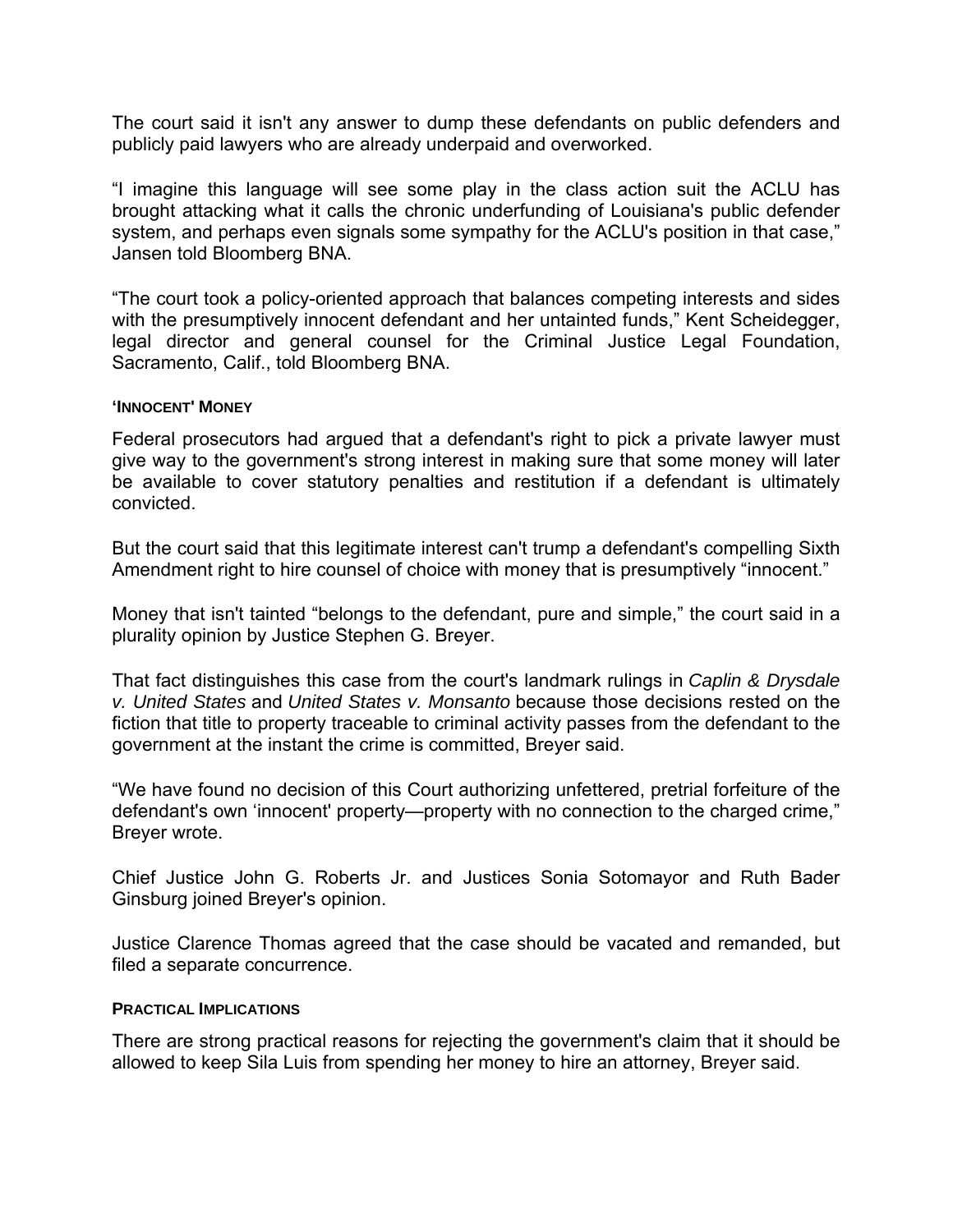If federal prosecutors are allowed to freeze untainted assets, the publicly paid counsel who serve the indigent community will be overwhelmed and swamped, he said

"The upshot is a substantial risk that accepting the Government's views would—by increasing the government-paid-defender workload—render less effective the basic right the Sixth Amendment seeks to protect," Breyer said.

Breyer rebuffed the suggestion that a pretrial freeze ought to be treated any differently than a pretrial forfeiture.

For all intents and purposes a restraining order might as well be a forfeiture because "the restraint itself suffices to completely deny this constitutional right," he said.

#### **MEDICARE SCAM**

Luis was indicted for allegedly running a Medicare fraud scheme. According to the government, she had already spent most of the \$45 million she had allegedly scammed, so the government froze the remaining \$2 million in her account to cover the anticipated costs of restitution and other penalties if she was convicted.

Under 18 U.S.C. § 1345(a)(2), federal courts have the power to freeze, before trial, certain assets belonging to people accused of violating federal health care or banking laws.

Luis appealed, claiming that the freeze included assets not directly traceable to the alleged fraud and that she intended to use that money to retain counsel to defend her.

The U.S. Court of Appeals for the Eleventh Circuit ruled for the government, saying the statutory right to freeze the assets trumped Luis's right to choose a lawyer using her personal funds.

#### **UNUSUAL IDEOLOGICAL SPLIT**

Both O'Toole and Scheidegger remarked on the unusual ideological pairings in the ruling.

It's not every day that you see the chief justice championing a strong Sixth Amendment right and then have Kagan on the opposing side, O'Toole said.

Scheidegger agreed that the decision is interesting because the justices didn't divide along traditional liberal-conservative lines, but he pointed out that each justice hewed closely to their individual views about constitutional doctrine.

"Breyer is your pragmatic, policy guy and Thomas remains the strict constructionist," Scheidegger said.